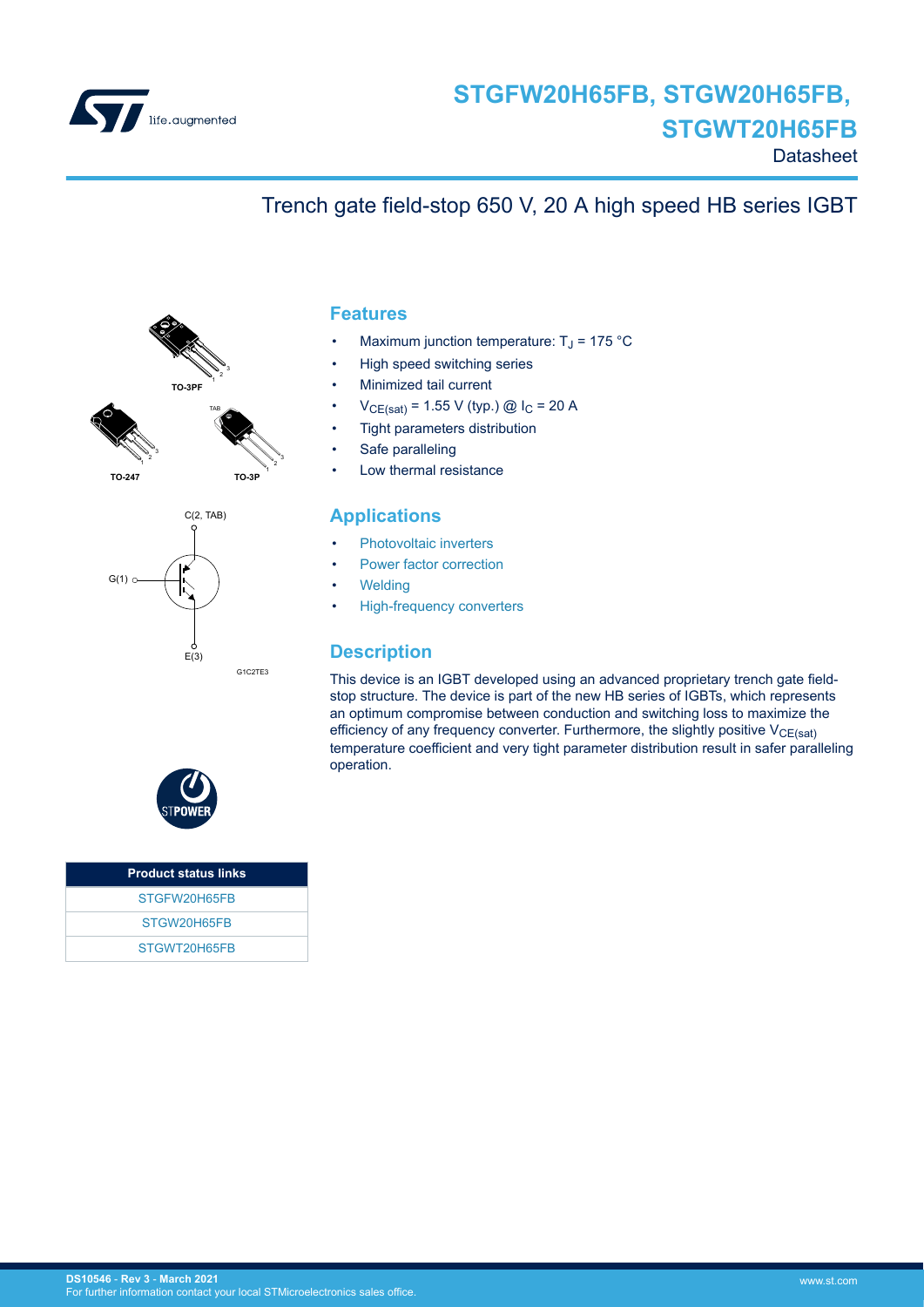<span id="page-1-0"></span>

# **1 Electrical ratings**

| <b>Symbol</b>          | <b>Parameter</b>                                                                                          | Value         |        | <b>Unit</b> |
|------------------------|-----------------------------------------------------------------------------------------------------------|---------------|--------|-------------|
|                        |                                                                                                           | TO-247, TO-3P | TO-3PF |             |
| <b>V<sub>CES</sub></b> | Collector-emitter voltage ( $V_{GF} = 0 V$ )                                                              | 650           |        | $\vee$      |
|                        | Continuous collector current at $T_C = 25 °C$<br>40                                                       |               |        | A           |
| $I_{\rm C}$            | Continuous collector current at $T_c$ = 100 °C<br>20                                                      |               |        | A           |
| $I_{CP}^{(1)}$         | 80<br>Pulsed collector current                                                                            |               |        | A           |
| $V_{GE}$               | Gate-emitter voltage                                                                                      | ±20           |        | V           |
| V <sub>ISO</sub>       | Insulation withstand voltage (RMS) from all three leads to<br>external heat sink (t = 1 s, $T_C$ = 25 °C) |               | 3.5    | kV          |
| $P_{TOT}$              | Total power dissipation at $T_C = 25 °C$<br>168                                                           |               | 86.7   | W           |
| T <sub>STG</sub>       | Storage temperature range                                                                                 | $-55$ to 150  |        | $^{\circ}C$ |
| $T_{\sf J}$            | Operating junction temperature range                                                                      | $-55$ to 175  |        | $^{\circ}C$ |

#### **Table 1. Absolute maximum ratings**

*1. Pulse width is limited by maximum junction temperature.*

#### **Table 2. Thermal data**

| <b>Symbol</b> | <b>Parameter</b>                        | <b>Value</b>  | <b>Unit</b> |                |
|---------------|-----------------------------------------|---------------|-------------|----------------|
|               |                                         | TO-247, TO-3P | TO-3PF      |                |
| $R_{thJC}$    | Thermal resistance, junction-to-case    | 0.9           | 1.73        | $^{\circ}$ C/W |
| $R_{thJA}$    | Thermal resistance, junction-to-ambient | 50            |             | $\degree$ C/W  |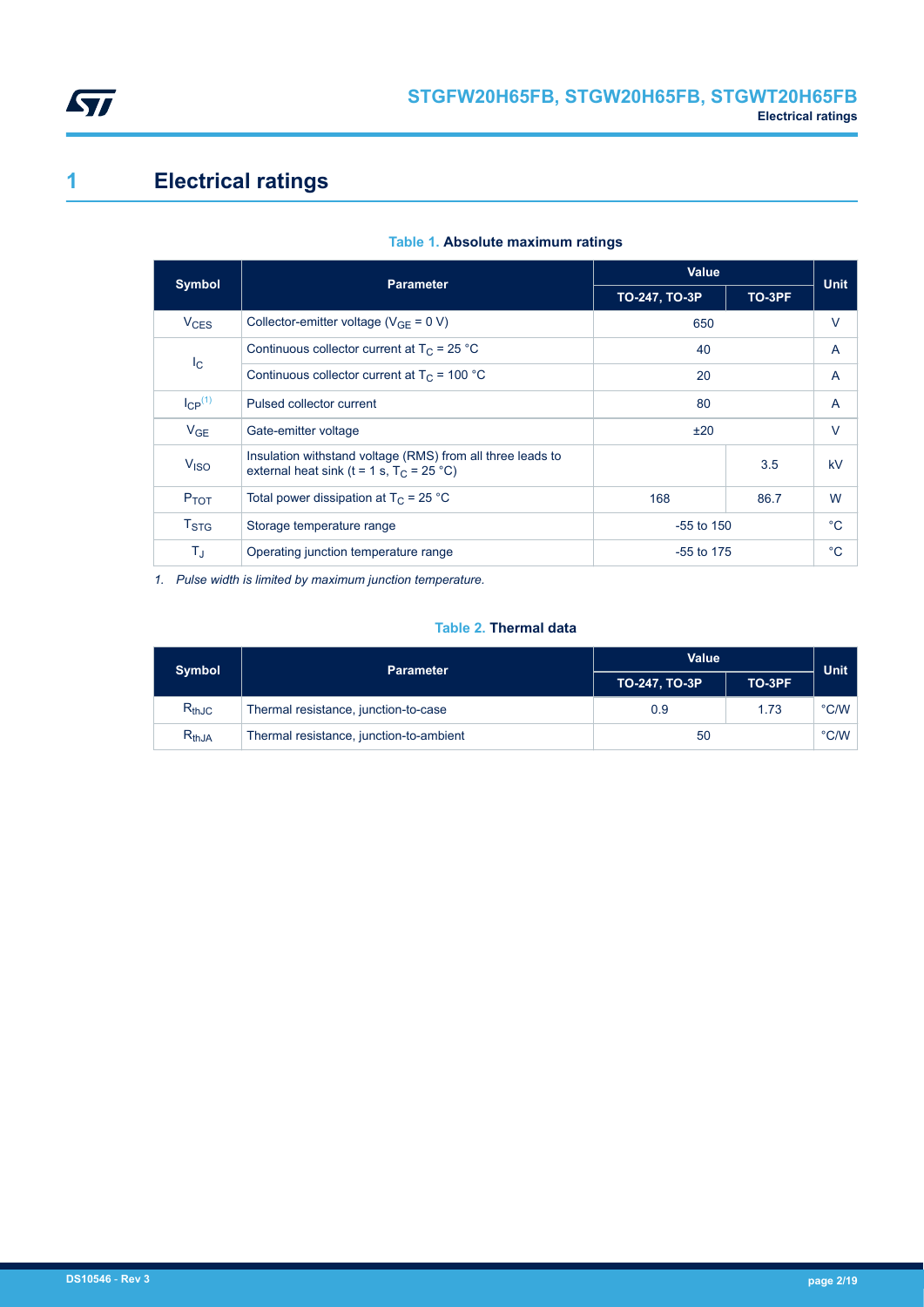<span id="page-2-0"></span>

### **2 Electrical characteristics**

### $T_J$  = 25 °C unless otherwise specified

| <b>Symbol</b>                                            | <b>Parameter</b>                                                | <b>Test conditions</b>                 | Min. | Typ. | Max. | <b>Unit</b> |
|----------------------------------------------------------|-----------------------------------------------------------------|----------------------------------------|------|------|------|-------------|
| $V_{(BR)CES}$                                            | Collector-emitter breakdown<br>voltage                          | $V_{GF} = 0 V, I_C = 2 mA$             | 650  |      |      | v           |
|                                                          |                                                                 | $V_{GF}$ = 15 V, I <sub>C</sub> = 20 A |      | 1.55 | 2.00 |             |
| Collector-emitter saturation<br>$V_{CE(sat)}$<br>voltage | $V_{GF}$ = 15 V, I <sub>C</sub> = 20 A, T <sub>J</sub> = 125 °C |                                        | 1.65 |      | V    |             |
|                                                          | $V_{GF}$ = 15 V, I <sub>C</sub> = 20 A, T <sub>J</sub> = 175 °C |                                        | 1.75 |      |      |             |
| V <sub>GE(th)</sub>                                      | Gate threshold voltage                                          | $V_{CF} = V_{GF}$ , $I_C = 1$ mA       | 5    | 6    | 7    | v           |
| $I_{CES}$                                                | Collector cut-off current                                       | $V_{GF} = 0 V, V_{CF} = 650 V$         |      |      | 25   | μA          |
| $I_{\text{GES}}$                                         | Gate-emitter leakage current                                    | $V_{CF} = 0 V$ , $V_{GF} = \pm 20 V$   |      |      | 250  | nA          |

### **Table 3. Static characteristics**

#### **Table 4. Dynamic characteristics**

| <b>Symbol</b>    | <b>Parameter</b>             | <b>Test conditions</b>                                                                                            | Min.                     | Typ. | Max.                     | <b>Unit</b> |
|------------------|------------------------------|-------------------------------------------------------------------------------------------------------------------|--------------------------|------|--------------------------|-------------|
| $C_{\text{ies}}$ | Input capacitance            |                                                                                                                   | $\overline{\phantom{0}}$ | 2764 | -                        | pF          |
| C <sub>oes</sub> | Output capacitance           | $V_{CF}$ = 25 V, f = 1 MHz, $V_{GF}$ = 0 V                                                                        | $\overline{\phantom{0}}$ | 80   | $\overline{\phantom{0}}$ | pF          |
| $C_{res}$        | Reverse transfer capacitance |                                                                                                                   |                          | 60   | $\overline{\phantom{0}}$ | pF          |
| $Q_g$            | Total gate charge            | $V_{CC}$ = 520 V, I <sub>C</sub> = 20 A, V <sub>GE</sub> = 0 to 15 V<br>(see Figure 26. Gate charge test circuit) |                          | 120  | $\overline{\phantom{0}}$ | nC          |
| $Q_{ge}$         | Gate-emitter charge          |                                                                                                                   |                          | 20   | $\overline{\phantom{0}}$ | nC          |
| $Q_{gc}$         | Gate-collector charge        |                                                                                                                   |                          | 50   | $\overline{\phantom{0}}$ | nC          |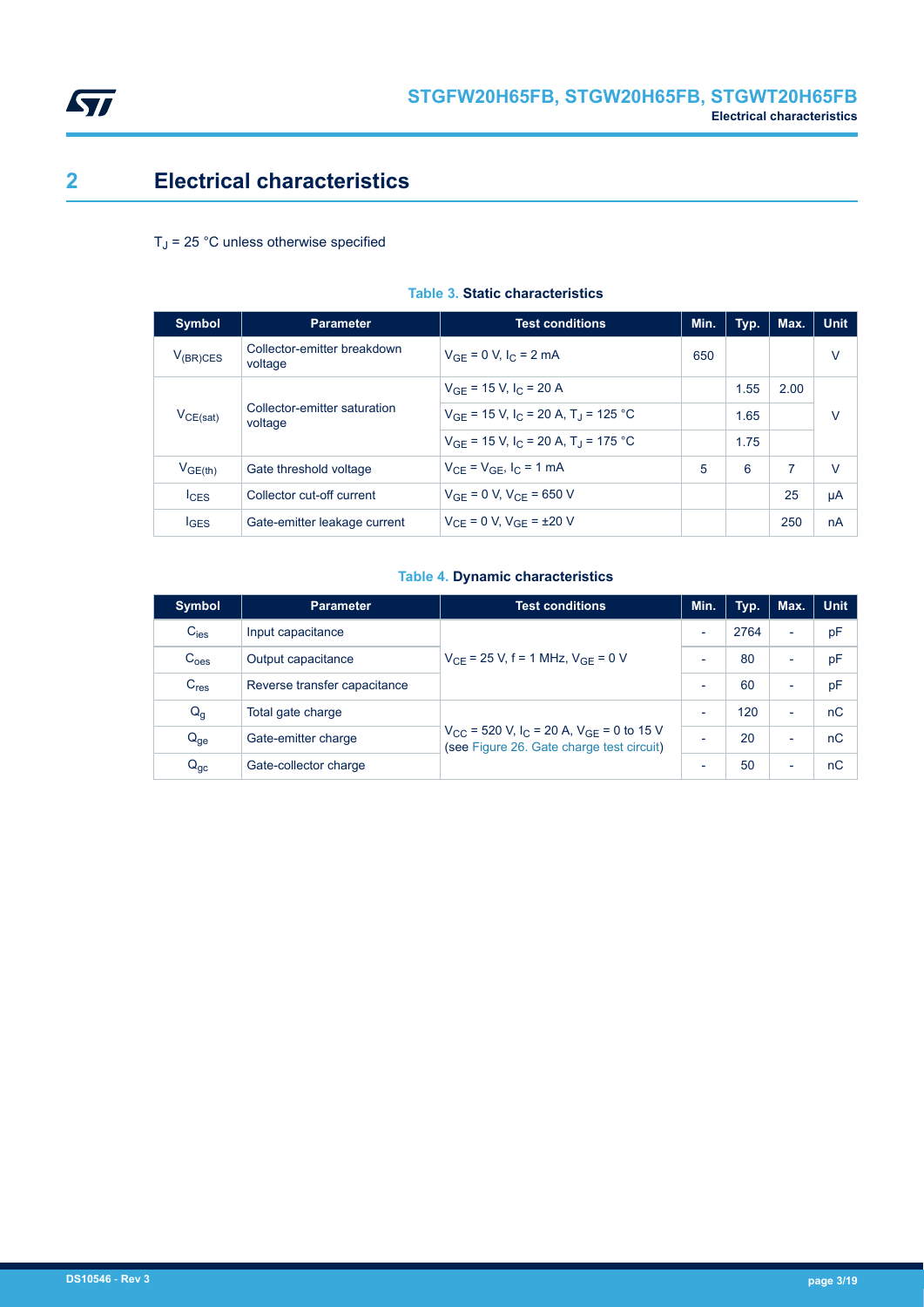| <b>Symbol</b>            | <b>Parameter</b>          | <b>Test conditions</b>                                                                                                          | Min.                     | Typ. | Max.                     | <b>Unit</b> |
|--------------------------|---------------------------|---------------------------------------------------------------------------------------------------------------------------------|--------------------------|------|--------------------------|-------------|
| $t_{d(on)}$              | Turn-on delay time        |                                                                                                                                 | $\overline{\phantom{a}}$ | 30   | $\overline{\phantom{0}}$ | ns          |
| $t_{r}$                  | Current rise time         |                                                                                                                                 | $\overline{\phantom{a}}$ | 11   | $\overline{\phantom{a}}$ | ns          |
| $(di/dt)_{on}$           | Turn-on current slope     | $V_{CE}$ = 400 V, I <sub>C</sub> = 20 A,                                                                                        | $\overline{\phantom{a}}$ | 1400 | $\overline{\phantom{a}}$ | $A/\mu s$   |
| $t_{d(off)}$             | Turn-off delay time       | $R_G$ = 10 $\Omega$ , $V_{GE}$ = 15 V                                                                                           | $\overline{\phantom{a}}$ | 139  | $\overline{\phantom{0}}$ | ns          |
| $t_{\rm f}$              | Current fall time         | (see Figure 25. Test circuit for inductive                                                                                      | $\overline{\phantom{a}}$ | 20   | $\overline{\phantom{a}}$ | ns          |
| $E_{on}$ (1)             | Turn-on switching energy  | load switching)                                                                                                                 | $\overline{\phantom{a}}$ | 77   | ٠                        | μJ          |
| $E_{off}$ <sup>(2)</sup> | Turn-off switching energy |                                                                                                                                 | $\overline{\phantom{a}}$ | 170  | $\overline{\phantom{a}}$ | μJ          |
| $E_{ts}$                 | Total switching energy    |                                                                                                                                 | $\overline{\phantom{a}}$ | 247  | $\overline{\phantom{a}}$ | μJ          |
| $t_{d(on)}$              | Turn-on delay time        |                                                                                                                                 | $\overline{\phantom{a}}$ | 29   | $\overline{\phantom{0}}$ | ns          |
| $t_{r}$                  | Current rise time         |                                                                                                                                 | $\overline{\phantom{a}}$ | 12   | $\overline{\phantom{a}}$ | ns          |
| $(di/dt)_{on}$           | Turn-on current slope     | $V_{CE}$ = 400 V, I <sub>C</sub> = 20 A,                                                                                        | $\overline{\phantom{a}}$ | 1352 | $\overline{\phantom{a}}$ | $A/\mu s$   |
| $t_{d(off)}$             | Turn-off-delay time       | $R_G$ = 10 $\Omega$ , $V_{GE}$ = 15 V, T <sub>J</sub> = 175 °C<br>(see Figure 25. Test circuit for inductive<br>load switching) | $\overline{\phantom{a}}$ | 147  | $\overline{\phantom{a}}$ | ns          |
| $t_{\rm f}$              | Current fall time         |                                                                                                                                 | $\overline{\phantom{a}}$ | 38   | $\overline{\phantom{a}}$ | ns          |
| $E_{on}$ $(1)$           | Turn-on switching energy  |                                                                                                                                 | $\overline{\phantom{a}}$ | 88   | Ξ.                       | μJ          |
| $E_{off}$ <sup>(2)</sup> | Turn-off switching energy |                                                                                                                                 |                          | 353  | $\overline{\phantom{0}}$ | μJ          |
| $E_{\text{ts}}$          | Total switching energy    |                                                                                                                                 | $\overline{\phantom{a}}$ | 441  | $\overline{\phantom{0}}$ | μJ          |

|  | Table 5. Switching characteristics (inductive load) |  |
|--|-----------------------------------------------------|--|
|  |                                                     |  |

*1. Including the reverse recovery of the external SiC diode STPSC206W.*

*2. Including the tail of the collector current.*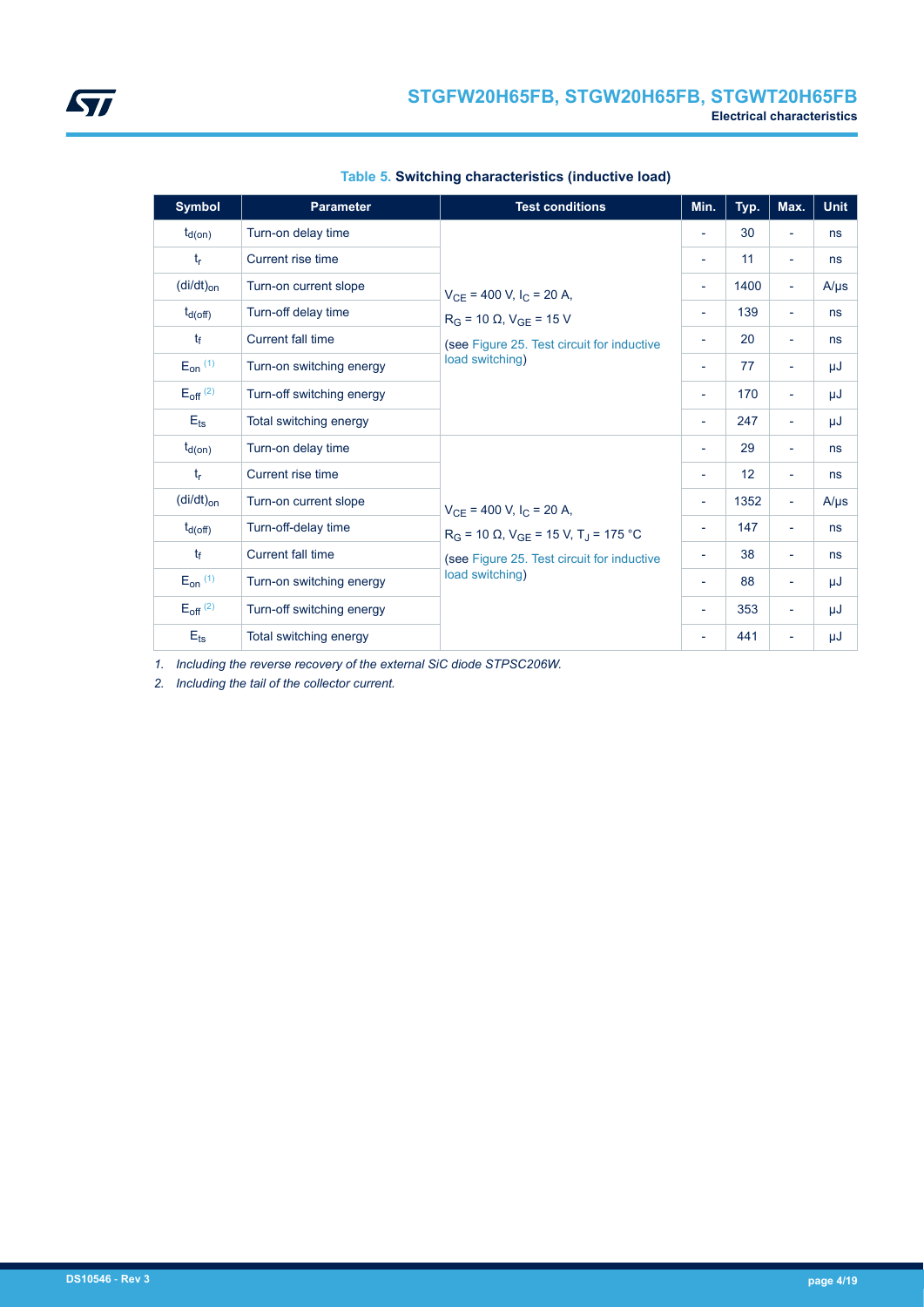<span id="page-4-0"></span>

### **2.1 Electrical characteristics (curves)**







**Figure 2. Output characteristics (TJ = 175°C)** IC 30 20 10  $\begin{smallmatrix}0\\0\end{smallmatrix}$  $2 \qquad 3 \qquad 4 \qquad \text{VCE}(V)$  $(A)$ 1 3 40 50 11V  $VGE = 15 V$ 9V 13V 7V 60 80 GIPG260820141120FSR



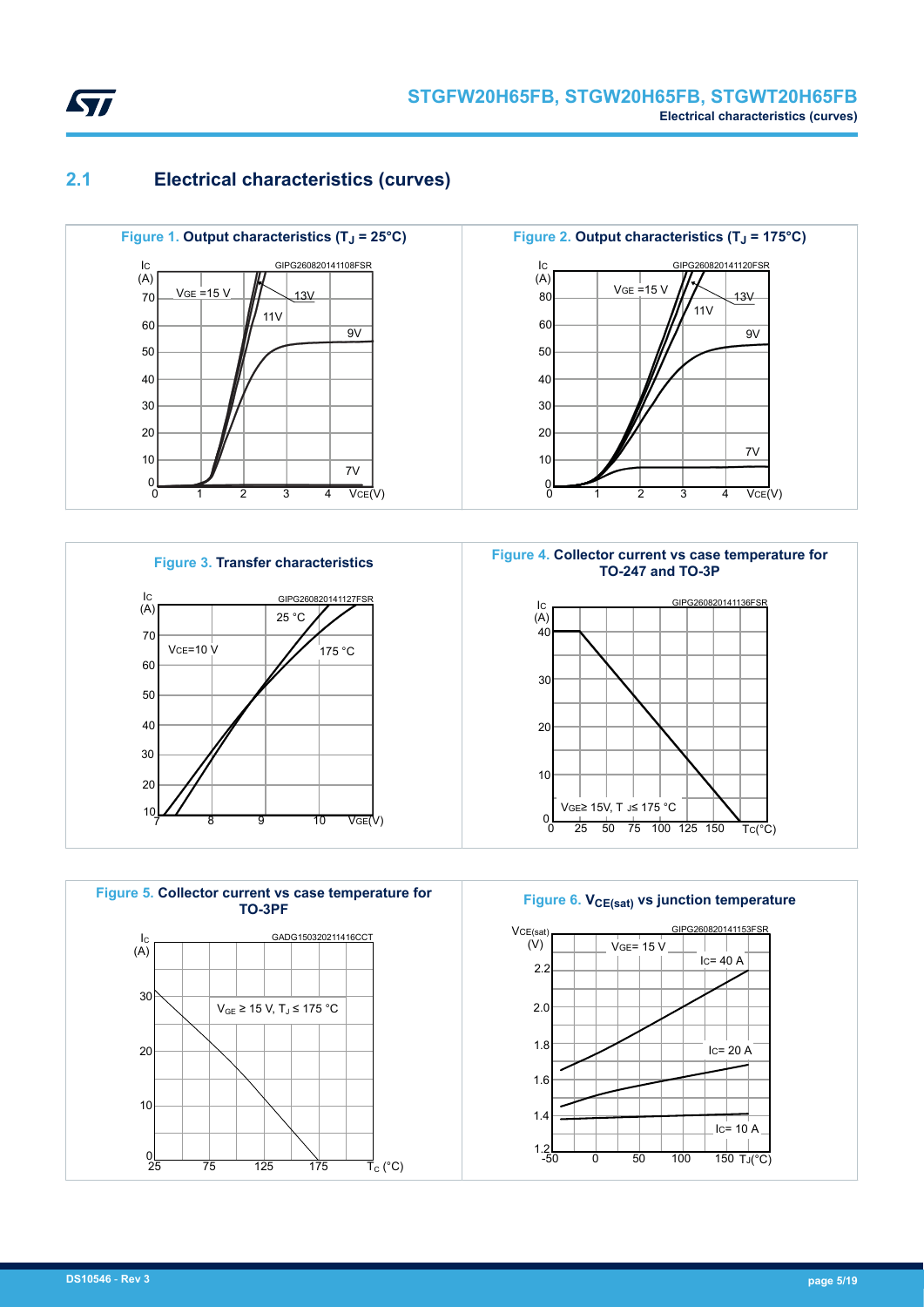<span id="page-5-0"></span>









 $\frac{1}{10^{1}}$  10 2

 $R_G$  = 10 Ω,  $V_{GF}$  = 0 to 15 V,

 $\frac{0}{100}$ 

 $T_J = 175 °C$ 

**Figure 12. Collector current vs. switching frequency for**

 $\overline{f}$ (kHz)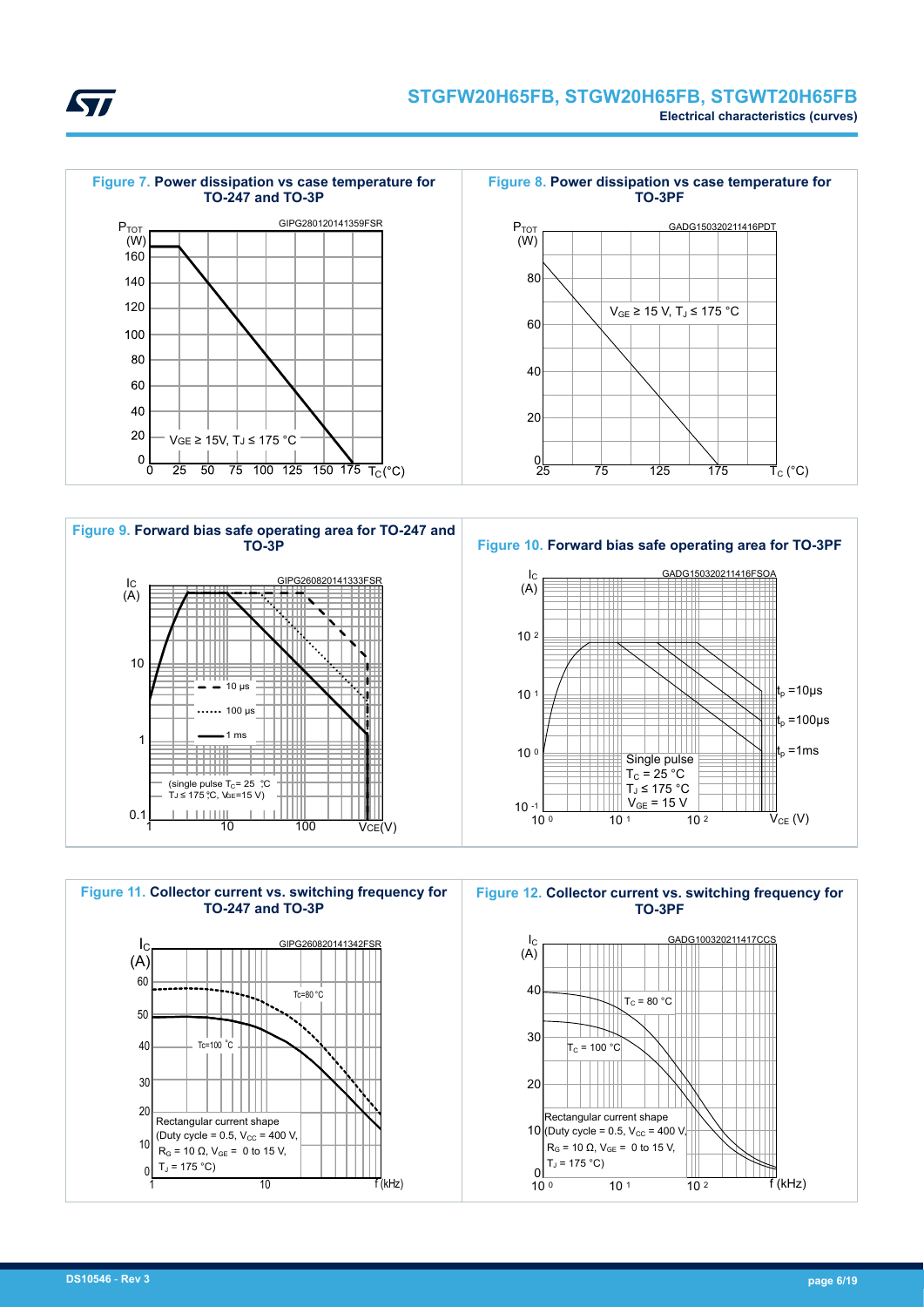









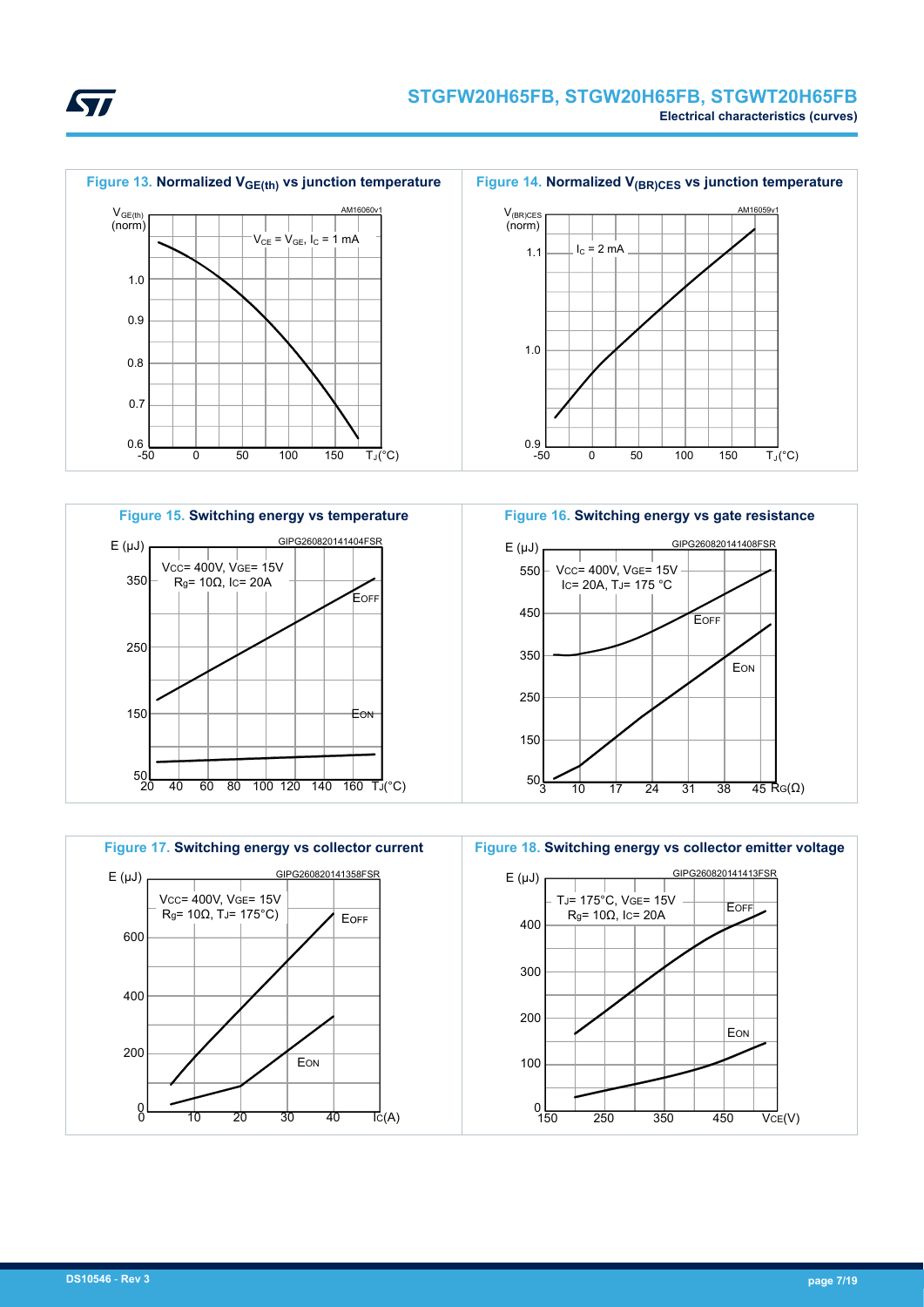





**Figure 22. Gate charge vs gate-emitter voltage**







 $-0.02$ 

 $10$ 

0.05

 $10<sup>7</sup>$ 

10

t t,

 $Z_{\text{th}} = k^*R_{\text{thJC}}$  $δ = t<sub>p</sub>/t$ 



**STI**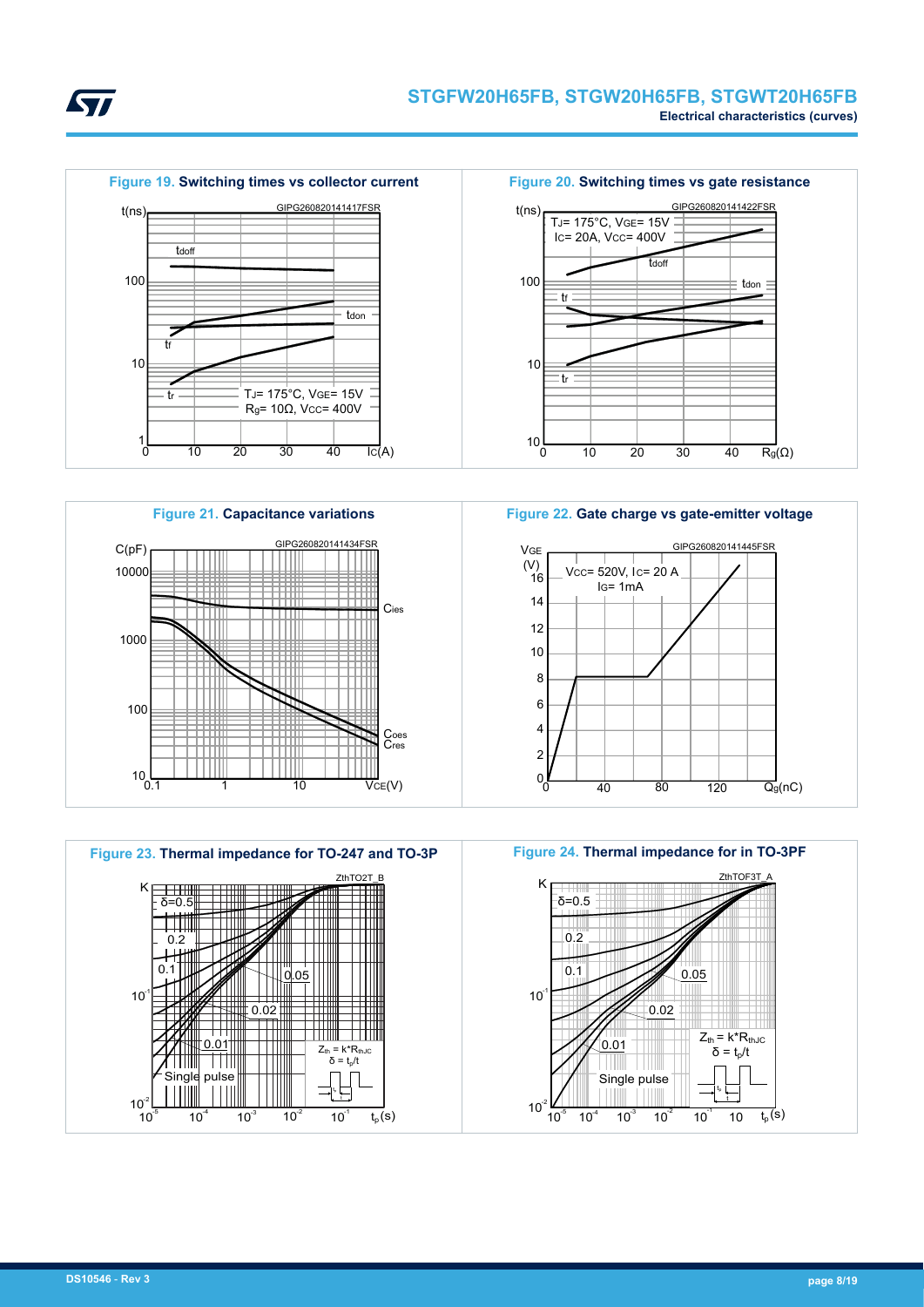<span id="page-8-0"></span>

## **3 Test circuits**





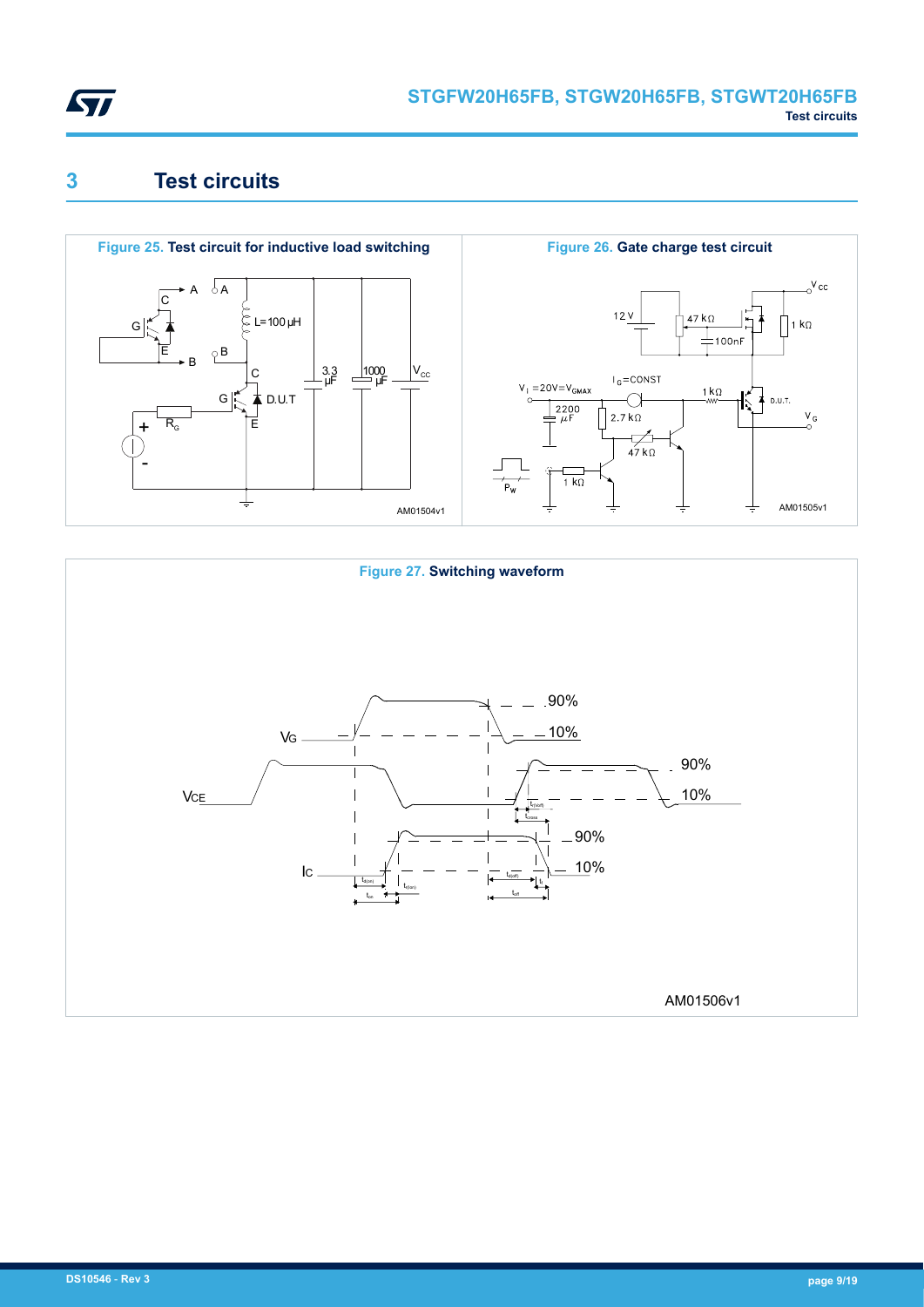<span id="page-9-0"></span>

### **4 Package information**

In order to meet environmental requirements, ST offers these devices in different grades of [ECOPACK](https://www.st.com/ecopack) packages, depending on their level of environmental compliance. ECOPACK specifications, grade definitions and product status are available at: [www.st.com.](http://www.st.com) ECOPACK is an ST trademark.

### **4.1 TO-3PF package information**



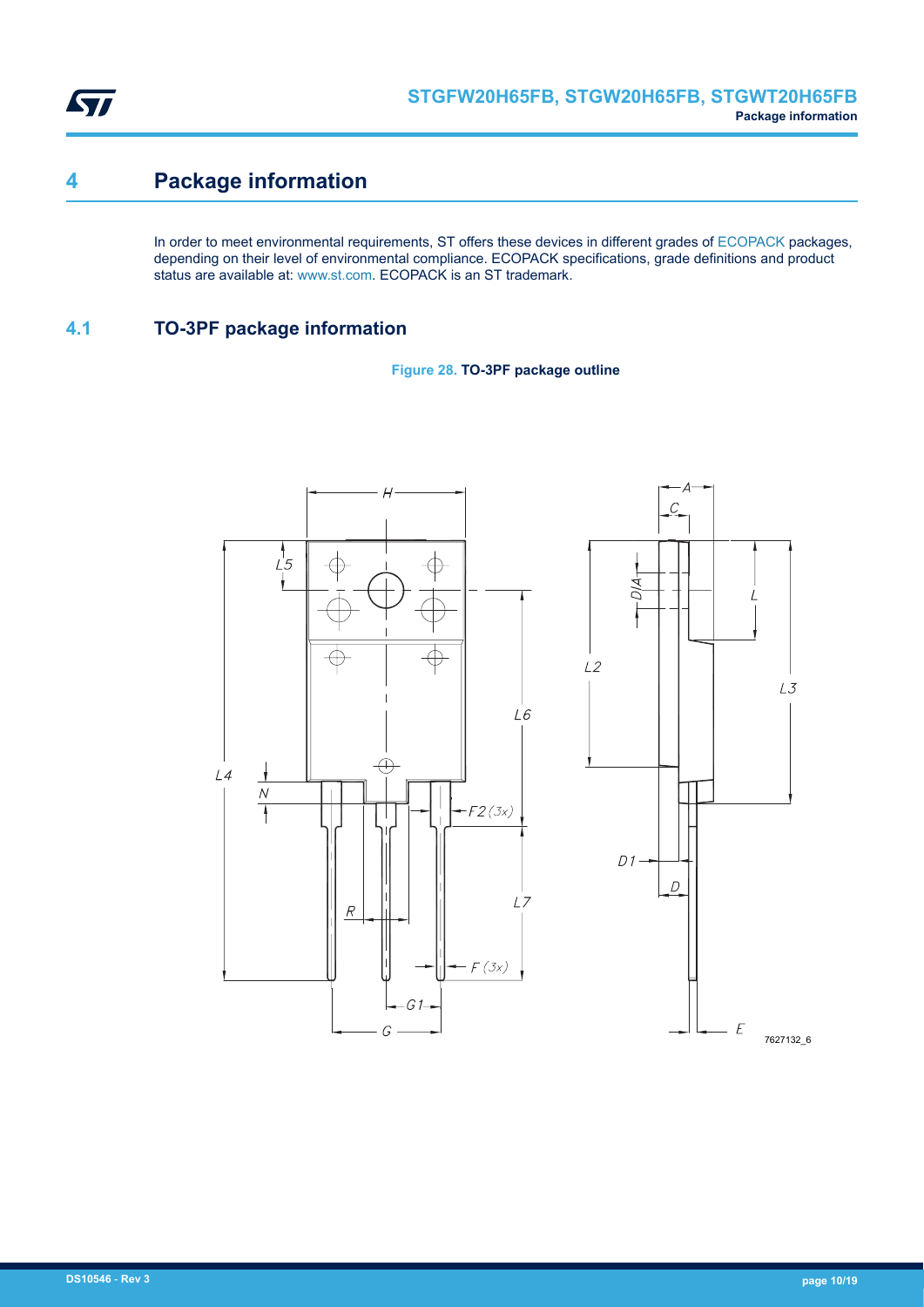

|  |  | Table 6, TO-3PF mechanical data |  |
|--|--|---------------------------------|--|
|--|--|---------------------------------|--|

| Dim.                      | $\mathop{\text{mm}}\nolimits$ |       |          |  |
|---------------------------|-------------------------------|-------|----------|--|
|                           | Min.                          | Typ.  | Max.     |  |
| $\boldsymbol{\mathsf{A}}$ | 5.30                          |       | 5.70     |  |
| $\mathbf C$               | 2.80                          |       | 3.20     |  |
| $\mathsf D$               | 3.10                          |       | $3.50\,$ |  |
| D <sub>1</sub>            | 1.80                          |       | 2.20     |  |
| $\mathsf E$               | 0.80                          |       | 1.10     |  |
| F                         | 0.65                          |       | 0.95     |  |
| F <sub>2</sub>            | 1.80                          |       | 2.20     |  |
| G                         | 10.30                         |       | 11.50    |  |
| G <sub>1</sub>            |                               | 5.45  |          |  |
| $\mathsf H$               | 15.30                         |       | 15.70    |  |
| L                         | 9.80                          | 10.00 | 10.20    |  |
| L2                        | 22.80                         |       | 23.20    |  |
| L <sub>3</sub>            | 26.30                         |       | 26.70    |  |
| L4                        | 43.20                         |       | 44.40    |  |
| L5                        | 4.30                          |       | 4.70     |  |
| L <sub>6</sub>            | 24.30                         |       | 24.70    |  |
| L7                        | 14.60                         |       | 15.00    |  |
| ${\sf N}$                 | 1.80                          |       | 2.20     |  |
| ${\sf R}$                 | 3.80                          |       | 4.20     |  |
| Dia                       | 3.40                          |       | 3.80     |  |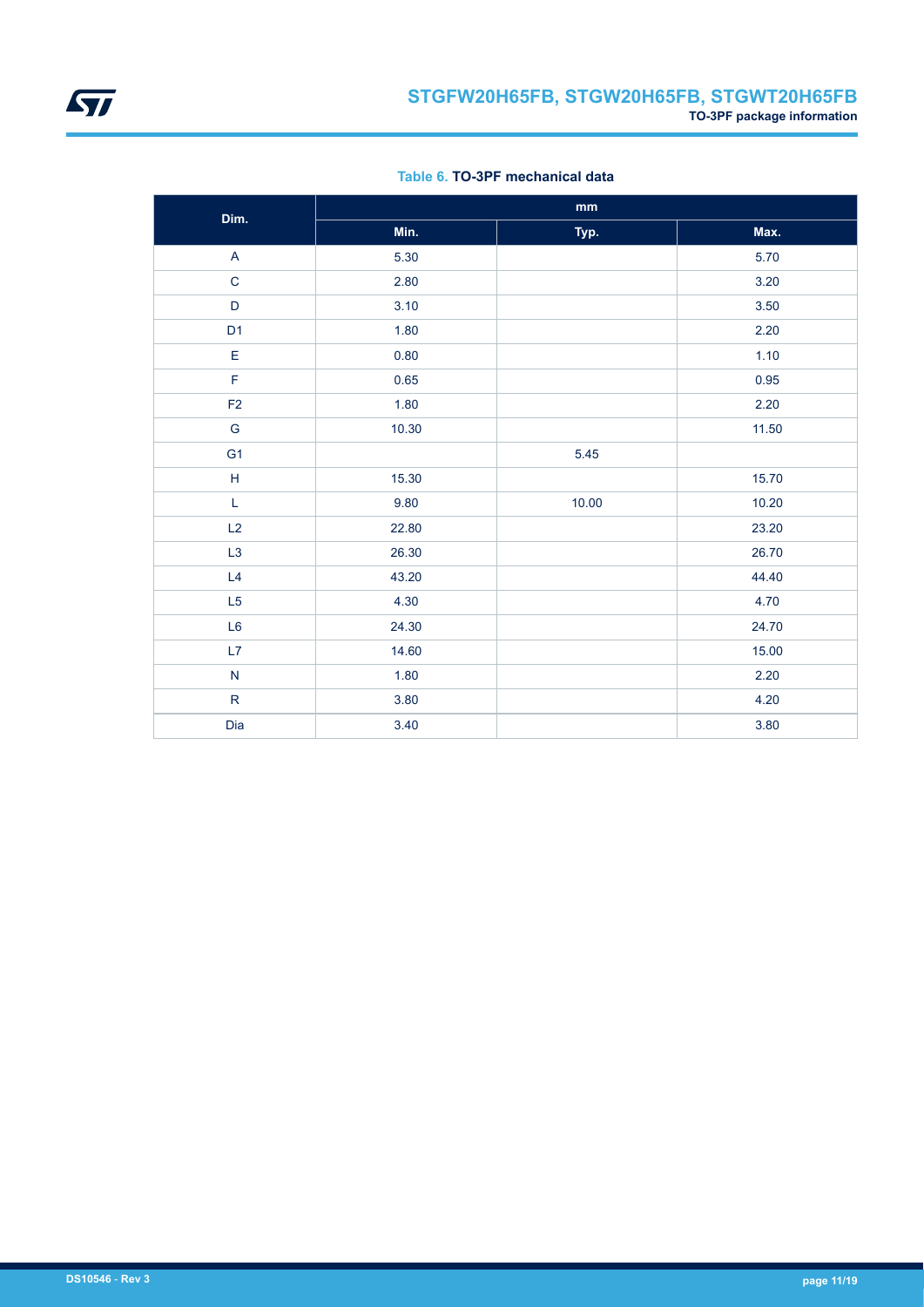<span id="page-11-0"></span>

### **4.2 TO-247 package information**

**Figure 29. TO-247 package outline**



0075325\_10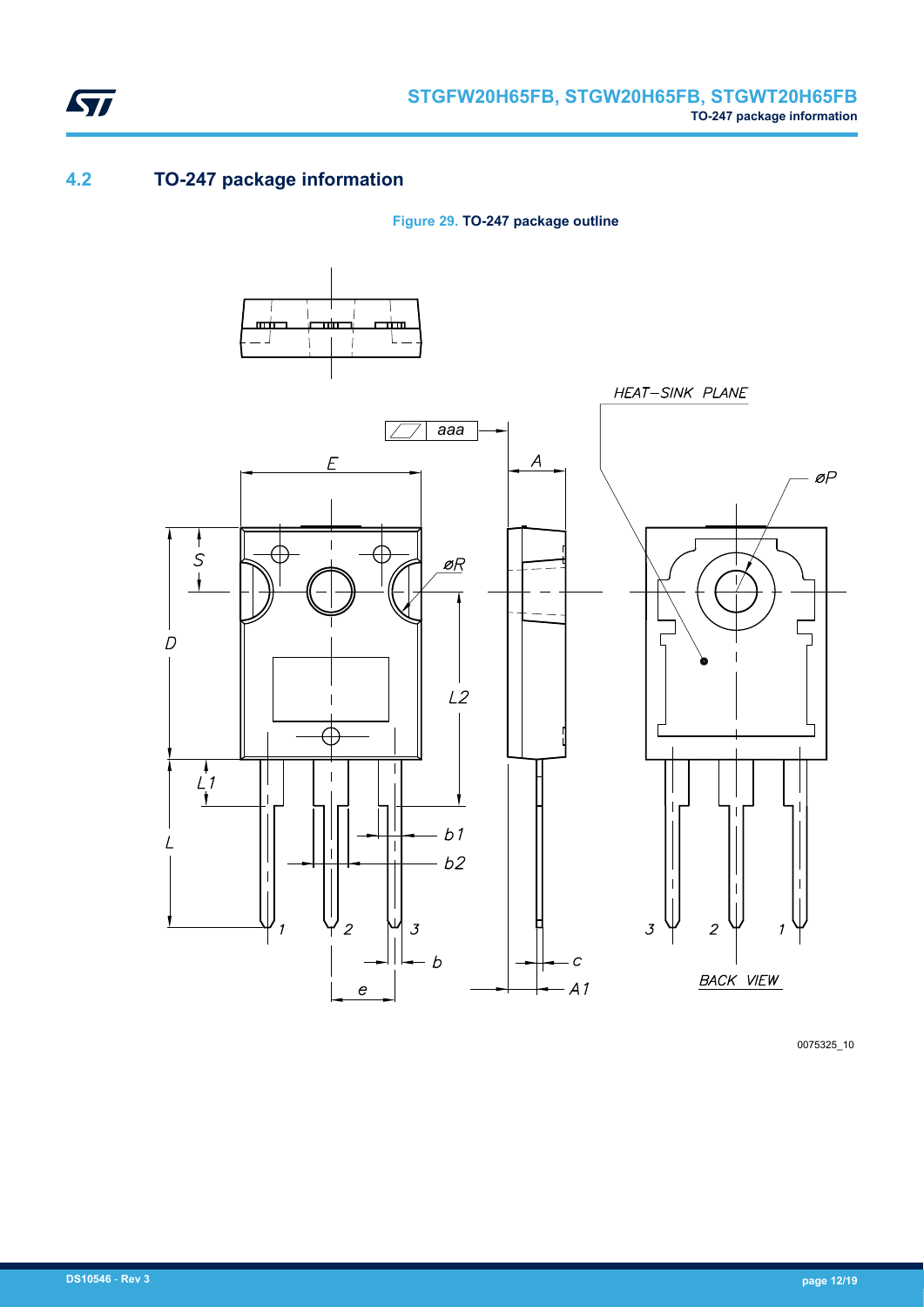

| Dim.           | mm    |       |       |  |  |
|----------------|-------|-------|-------|--|--|
|                | Min.  | Typ.  | Max.  |  |  |
| $\overline{A}$ | 4.85  |       | 5.15  |  |  |
| A1             | 2.20  |       | 2.60  |  |  |
| $\mathsf b$    | 1.0   |       | 1.40  |  |  |
| b1             | 2.0   |       | 2.40  |  |  |
| b2             | 3.0   |       | 3.40  |  |  |
| $\mathbf{C}$   | 0.40  |       | 0.80  |  |  |
| $\mathsf D$    | 19.85 |       | 20.15 |  |  |
| $\mathsf E$    | 15.45 |       | 15.75 |  |  |
| $\mathbf e$    | 5.30  | 5.45  | 5.60  |  |  |
| L              | 14.20 |       | 14.80 |  |  |
| L1             | 3.70  |       | 4.30  |  |  |
| L2             |       | 18.50 |       |  |  |
| ØP             | 3.55  |       | 3.65  |  |  |
| ØR             | 4.50  |       | 5.50  |  |  |
| ${\mathsf S}$  | 5.30  | 5.50  | 5.70  |  |  |
| aaa            |       | 0.04  | 0.10  |  |  |

**Table 7. TO-247 package mechanical data**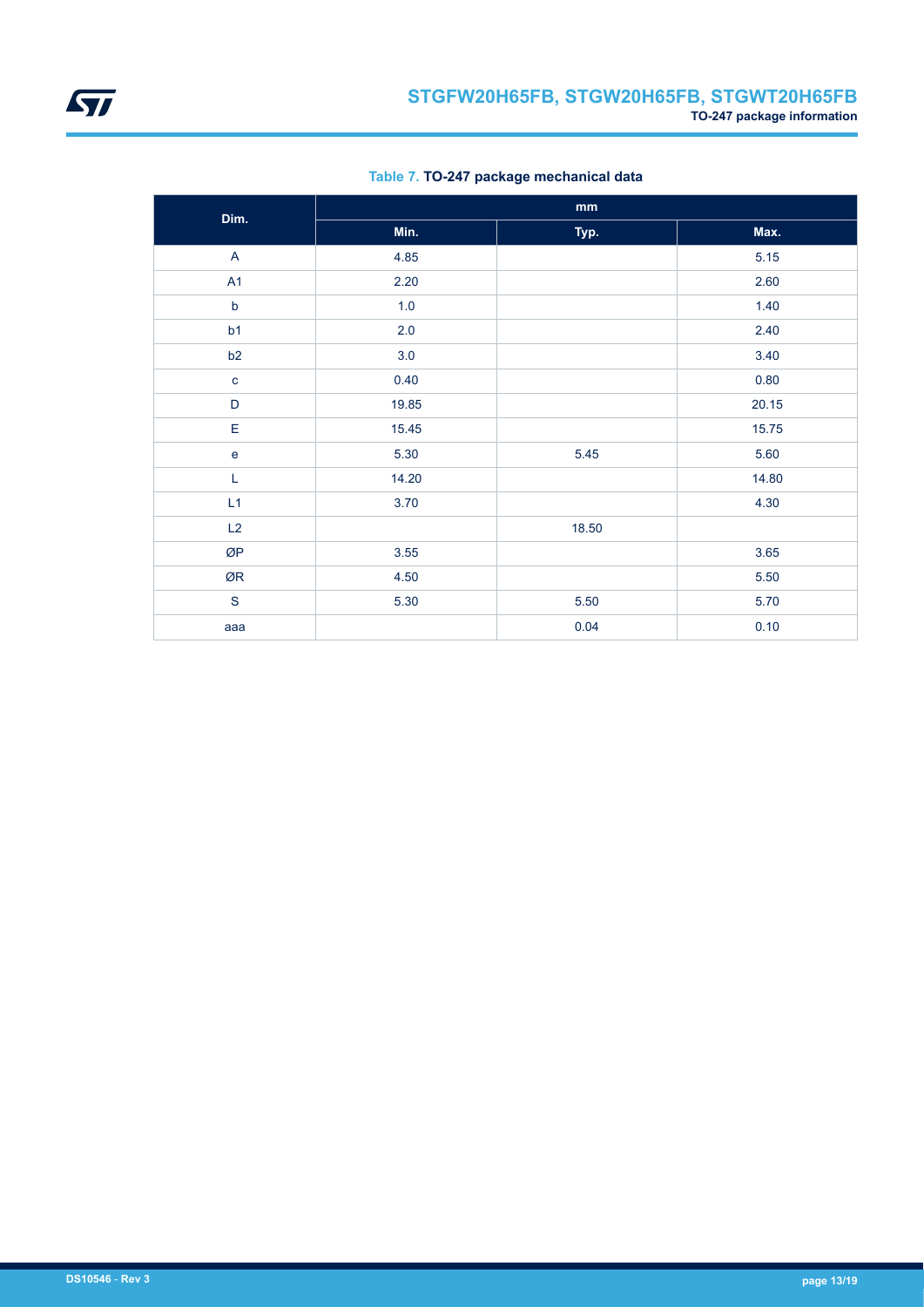### <span id="page-13-0"></span>**4.3 TO-3P package information**



**Figure 30. TO-3P package outline**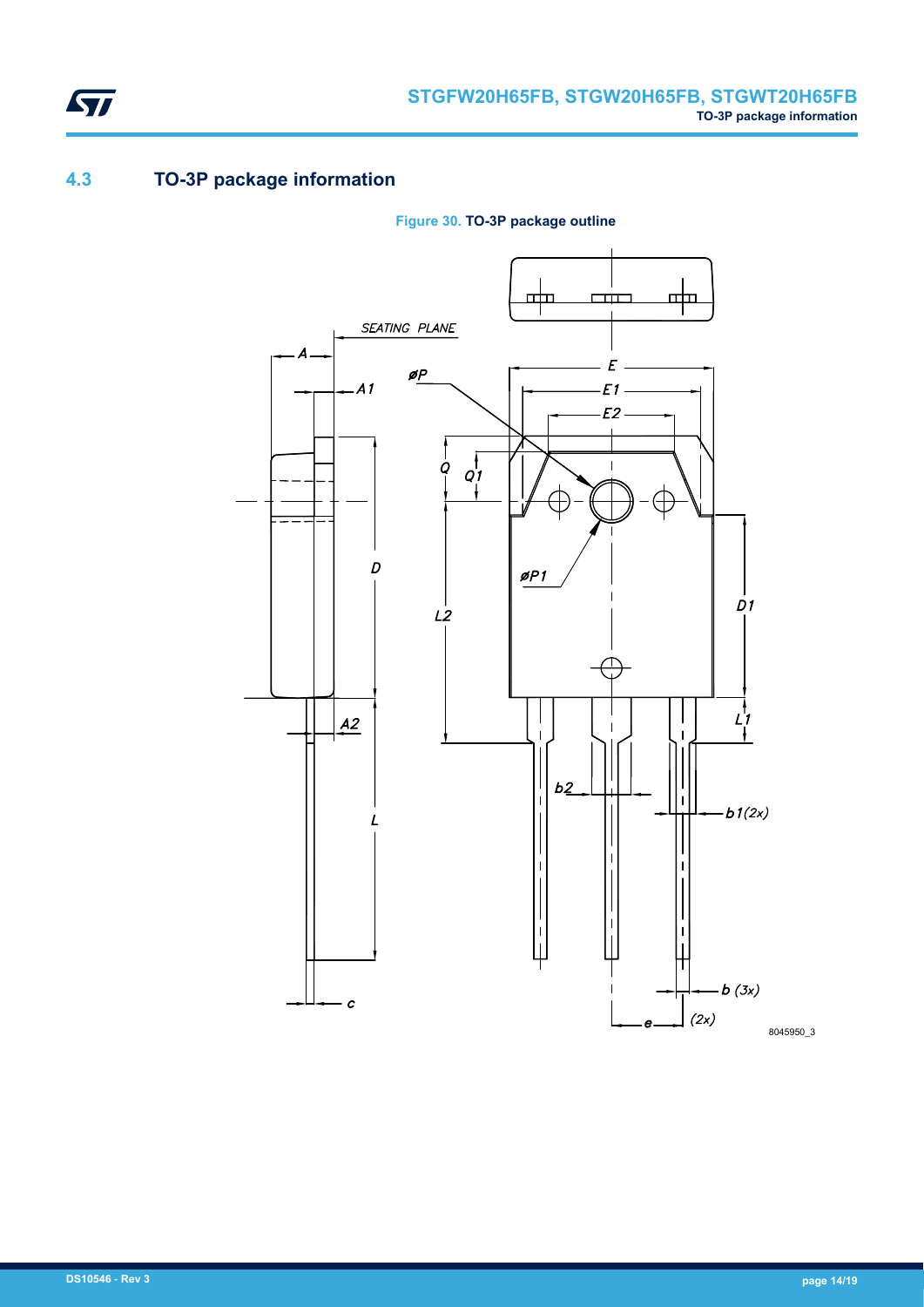

| Dim.                              | mm    |       |       |  |  |
|-----------------------------------|-------|-------|-------|--|--|
|                                   | Min.  | Typ.  | Max.  |  |  |
| A                                 | 4.60  | 4.80  | 5.00  |  |  |
| A1                                | 1.45  | 1.50  | 1.65  |  |  |
| A2                                | 1.20  | 1.40  | 1.60  |  |  |
| $\mathsf b$                       | 0.80  | 1.00  | 1.20  |  |  |
| b <sub>1</sub>                    | 1.80  | 2.00  | 2.20  |  |  |
| b <sub>2</sub>                    | 2.80  | 3.00  | 3.20  |  |  |
| $\mathbf c$                       | 0.55  | 0.60  | 0.75  |  |  |
| D                                 | 19.70 | 19.90 | 20.10 |  |  |
| D <sub>1</sub>                    | 13.70 | 13.90 | 14.10 |  |  |
| E                                 | 15.40 | 15.60 | 15.80 |  |  |
| E1                                | 13.40 | 13.60 | 13.80 |  |  |
| E2                                | 9.40  | 9.60  | 9.90  |  |  |
| $\mathsf{e}% _{t}\left( t\right)$ | 5.15  | 5.45  | 5.75  |  |  |
| L                                 | 19.80 | 20.00 | 20.20 |  |  |
| L1                                | 3.30  | 3.50  | 3.70  |  |  |
| L2                                | 18.20 | 18.40 | 18.60 |  |  |
| ØP                                | 3.30  | 3.40  | 3.50  |  |  |
| ØP1                               | 3.10  | 3.20  | 3.30  |  |  |
| $\mathsf Q$                       | 4.80  | 5.00  | 5.20  |  |  |
| Q <sub>1</sub>                    | 3.60  | 3.80  | 4.00  |  |  |

**Table 8. TO-3P package mechanical data**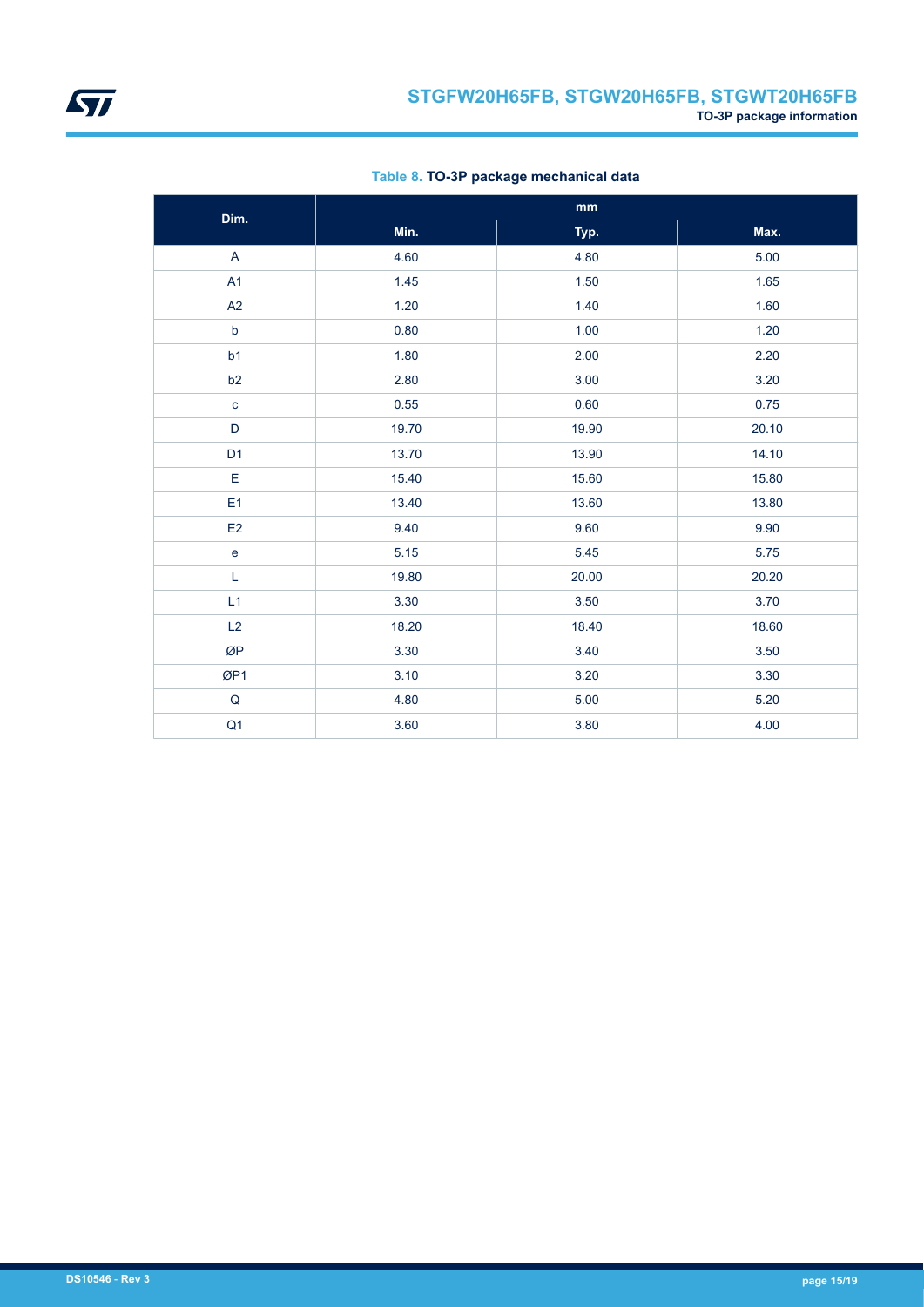<span id="page-15-0"></span>

# **5 Ordering information**

|  | Table 9. Order codes |
|--|----------------------|
|  |                      |

| Order code   | <b>Marking</b> | Package       | <b>Packing</b> |
|--------------|----------------|---------------|----------------|
| STGFW20H65FB | G20H65FB       | TO-3PF        |                |
| STGW20H65FB  | GW20H65FB      | <b>TO-247</b> | Tube           |
| STGWT20H65FB | GWT20H65FB     | TO-3P         |                |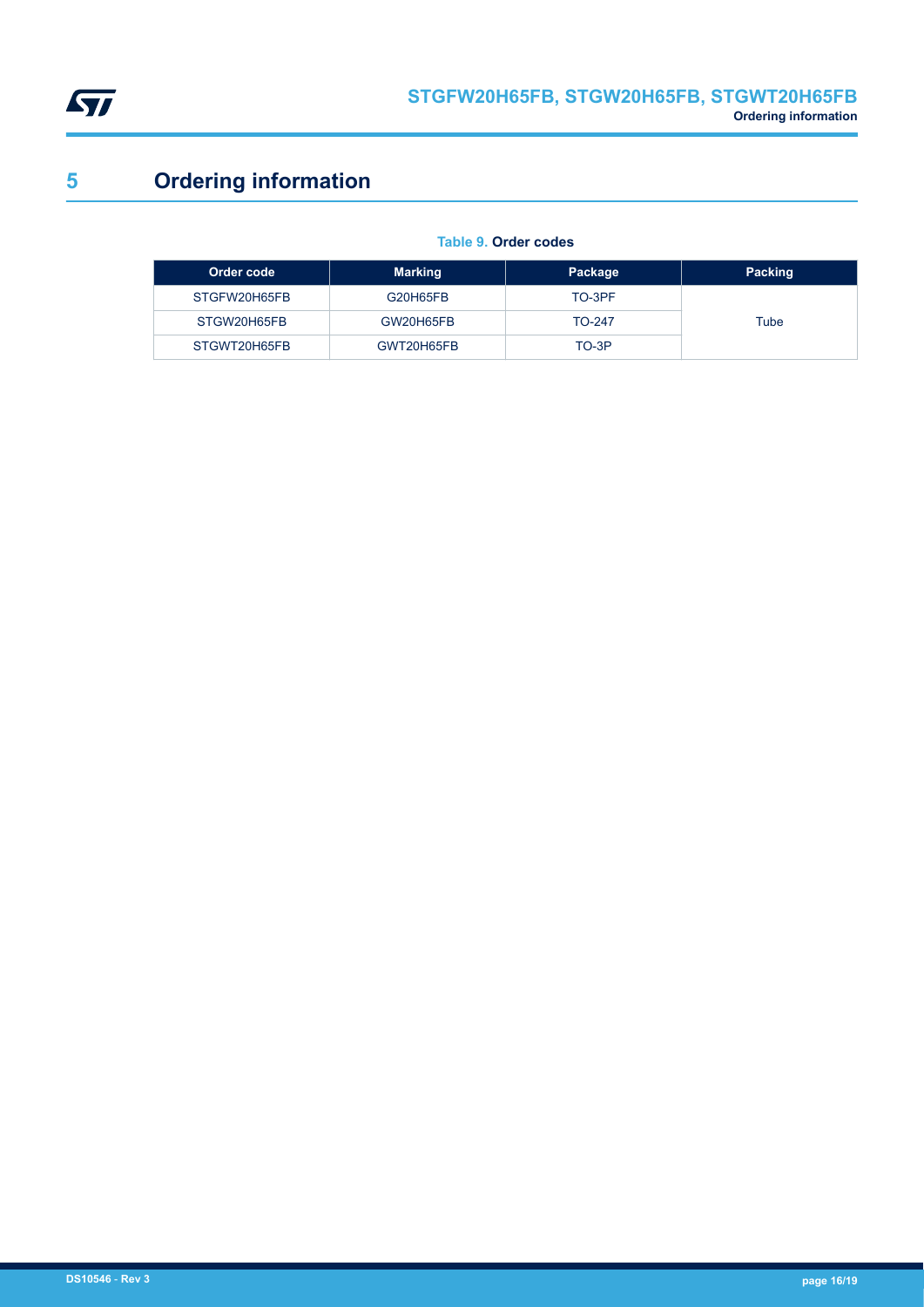<span id="page-16-0"></span>

# **Revision history**

### **Table 10. Document revision history**

| <b>Date</b> | <b>Revision</b> | <b>Changes</b>                                                                                                                                                                                                                                                    |
|-------------|-----------------|-------------------------------------------------------------------------------------------------------------------------------------------------------------------------------------------------------------------------------------------------------------------|
| 28-Aug-2014 |                 | Initial release.                                                                                                                                                                                                                                                  |
| 15-Apr-2020 | 2               | Updated applications in cover page.                                                                                                                                                                                                                               |
|             |                 | Updated Table 9. Order codes.                                                                                                                                                                                                                                     |
|             |                 | Minor text changes.                                                                                                                                                                                                                                               |
| 16-Mar-2021 | 3               | Updated Section 1 Electrical ratings.                                                                                                                                                                                                                             |
|             |                 | Updated Figure 5. Collector current vs case temperature for TO-3PF, Figure 8. Power<br>dissipation vs case temperature for TO-3PF. Figure 10. Forward bias safe operating area<br>for TO-3PF and Figure 12. Collector current vs. switching frequency for TO-3PF. |
|             |                 | Updated Section 4.2 TO-247 package information.                                                                                                                                                                                                                   |
|             |                 | Minor text changes.                                                                                                                                                                                                                                               |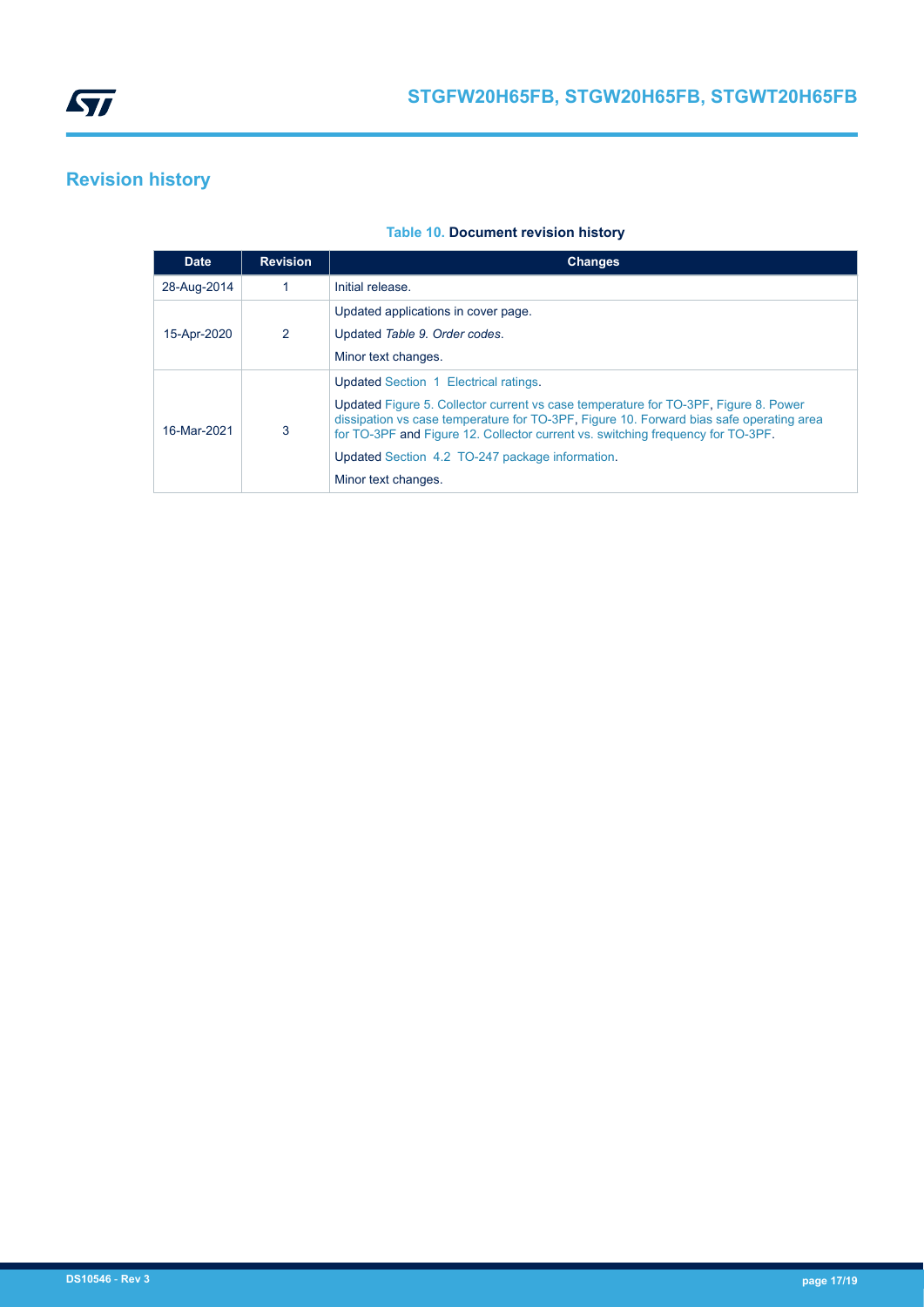

### **Contents**

| 1 <sup>1</sup>       |  |  |  |  |  |
|----------------------|--|--|--|--|--|
| 2 <sup>7</sup>       |  |  |  |  |  |
|                      |  |  |  |  |  |
| 3 <sup>1</sup>       |  |  |  |  |  |
| $\blacktriangleleft$ |  |  |  |  |  |
|                      |  |  |  |  |  |
|                      |  |  |  |  |  |
|                      |  |  |  |  |  |
| 5 <sup>1</sup>       |  |  |  |  |  |
|                      |  |  |  |  |  |